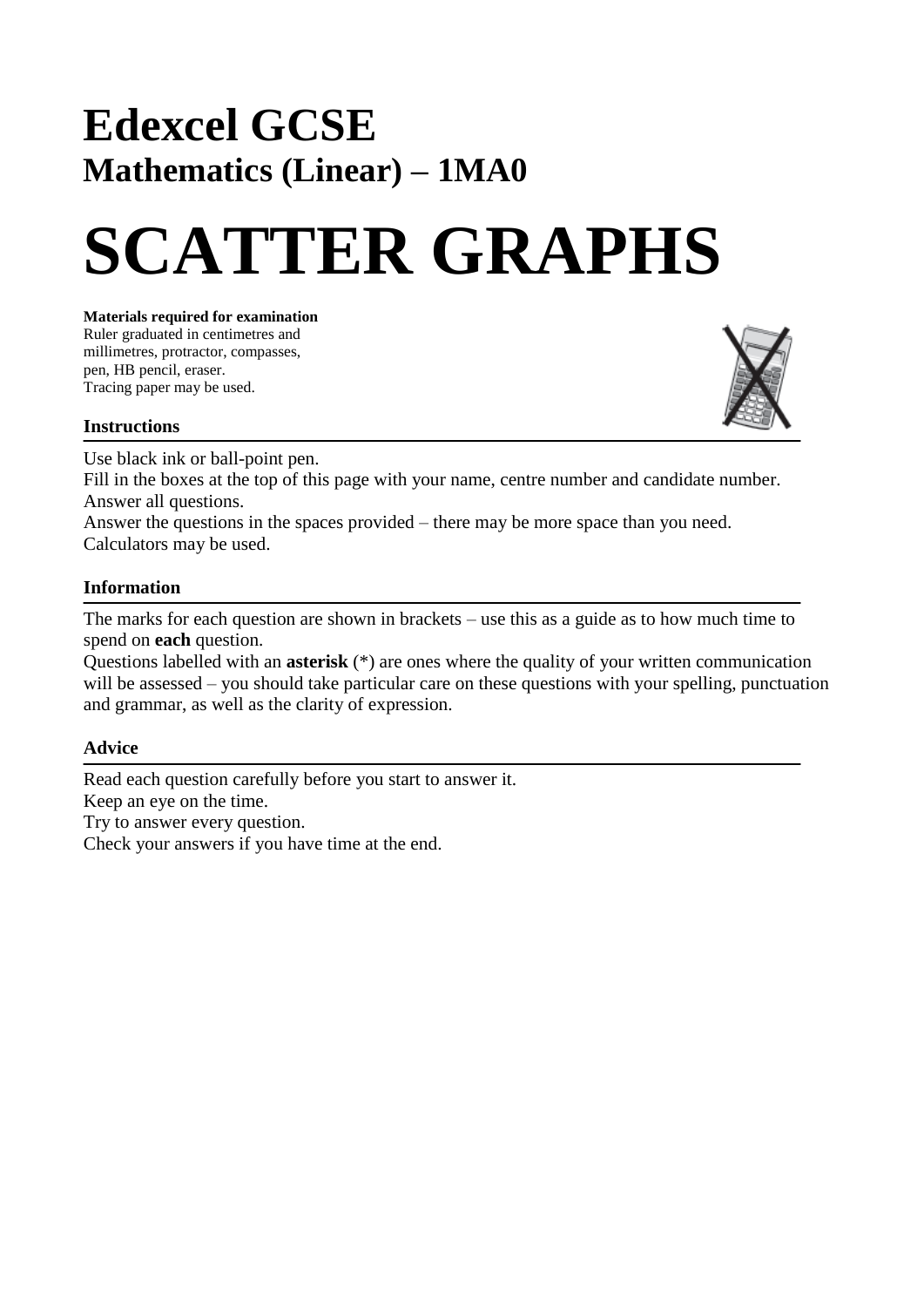**1.** The scatter graph shows some information about 8 cars.

For each car it shows the engine size, in litres, and the distance, in kilometres, the car travels on one litre of petrol.



(a) What type of correlation does the scatter graph show?

.............................................................................................. **(1)**

A different car of the same type has an engine size of 2.5 litres.

(b) Estimate the distance travelled on one litre of petrol by this car.

| kilometres |
|------------|
| . 41       |
| (3 marks)  |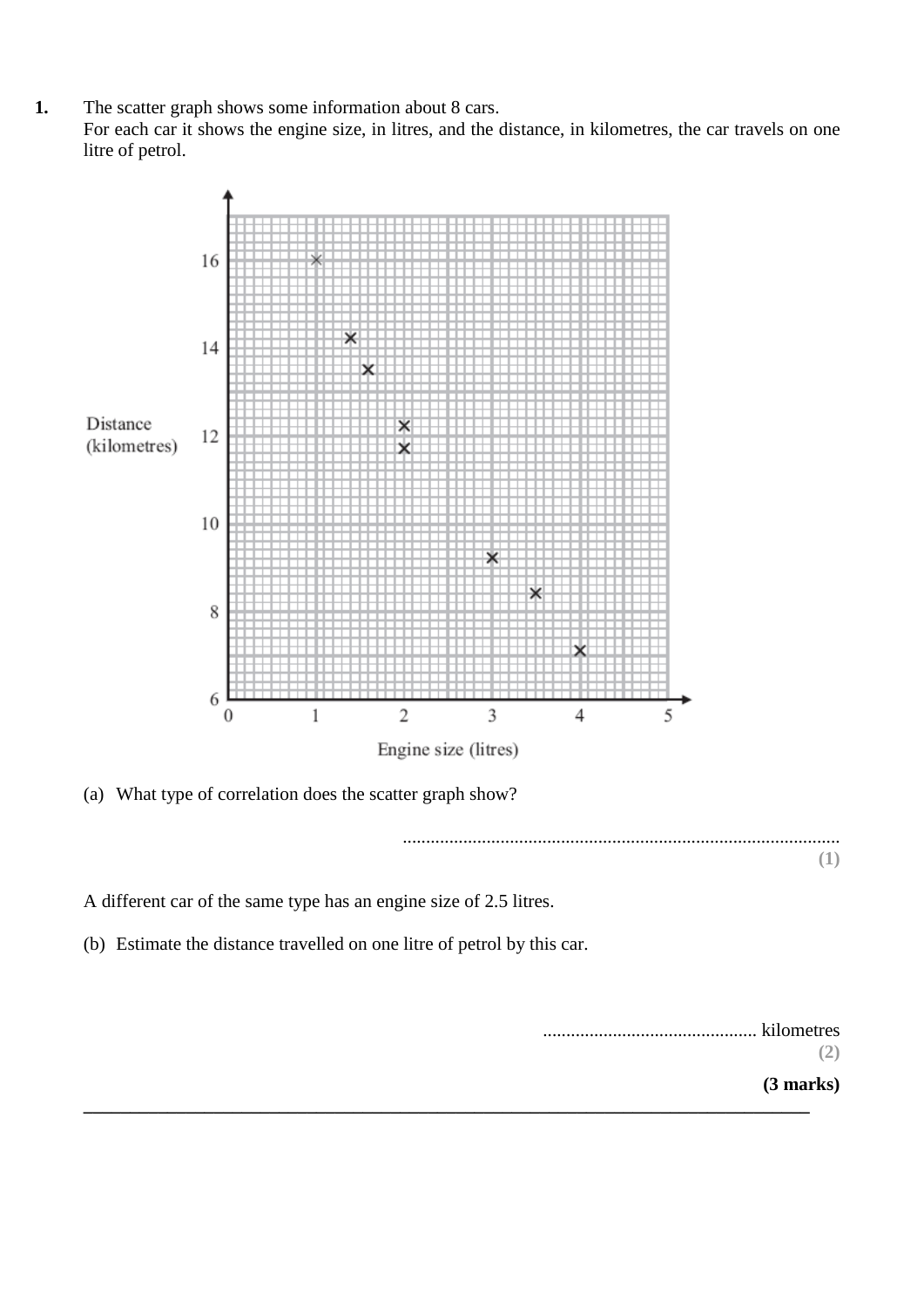**2.** The scatter graph shows information about the height and the arm length of each of 8 students in Year 11.



Height (cm)

**\_\_\_\_\_\_\_\_\_\_\_\_\_\_\_\_\_\_\_\_\_\_\_\_\_\_\_\_\_\_\_\_\_\_\_\_\_\_\_\_\_\_\_\_\_\_\_\_\_\_\_\_\_\_\_\_\_\_\_\_\_\_\_\_\_\_\_\_\_\_\_\_\_\_\_\_\_\_**

(a) What type of correlation does this scatter graph show?

.............................................................. **(1)**

A different student in Year 11 has a height of 148 cm.

(b) Estimate the arm length of this student.

..............................................................cm **(2)**

**(3 marks)**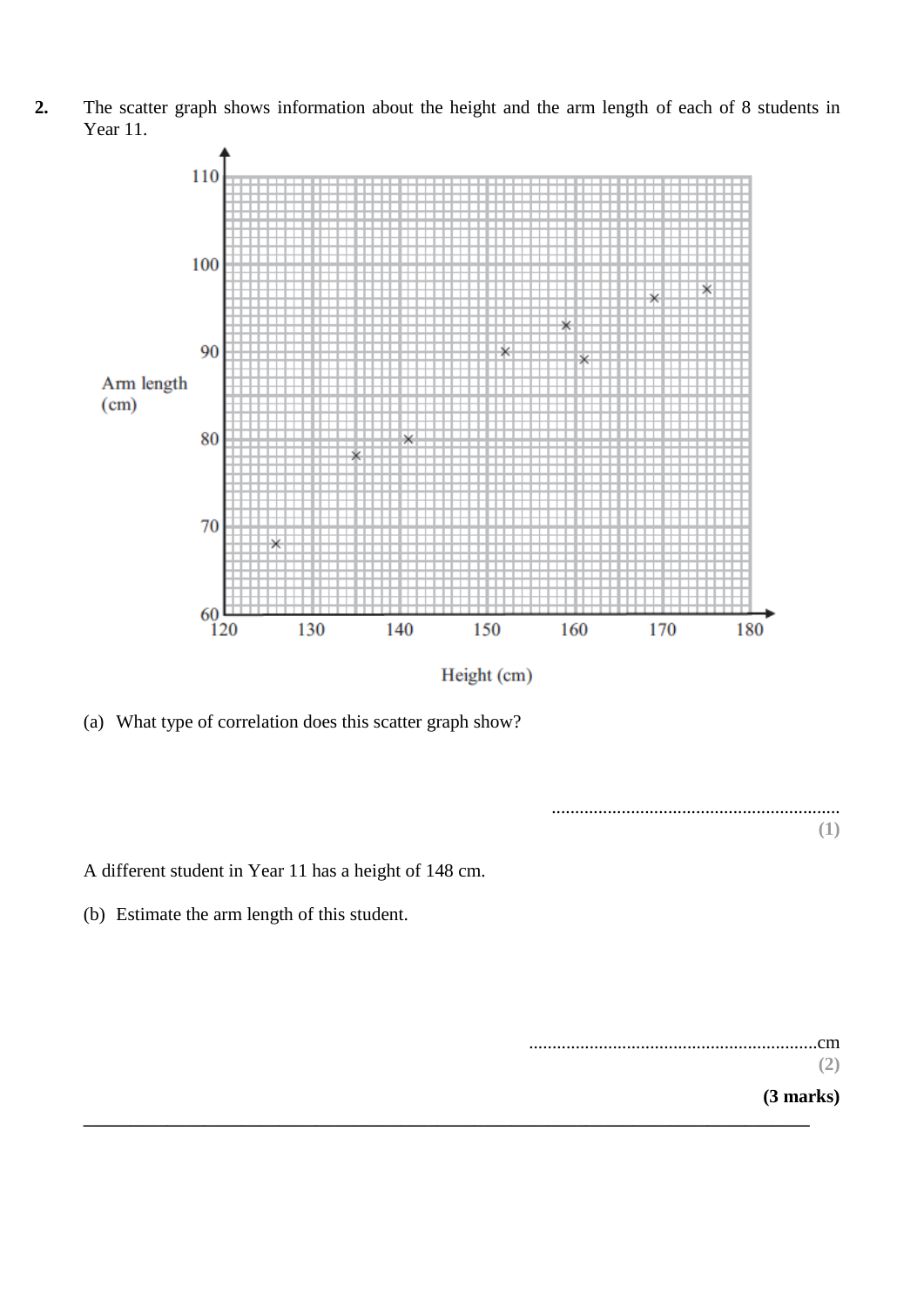**3.** The scatter graph shows information about 10 apartments in a city.

The graph shows the distance from the city centre and the monthly rent of each apartment.



Distance from the city centre (km)

The table shows the distance from the city centre and the monthly rent for two other apartments.

| Distance from the city centre (km)       |     | 3.1 |
|------------------------------------------|-----|-----|
| <b>Monthly rent</b> $(\mathbf{\hat{x}})$ | 250 | 190 |

(a) On the scatter graph, plot the information from the table.

(b) Describe the relationship between the distance from the city centre and the monthly rent.

.....................................................................................................................................................

An apartment is 2.8 km from the city centre.

(c) Find an estimate for the monthly rent for this apartment.

£ ...................................................... **(2)**

.....................................................................................................................................................

**(4 marks)**

**(1)**

**(1)**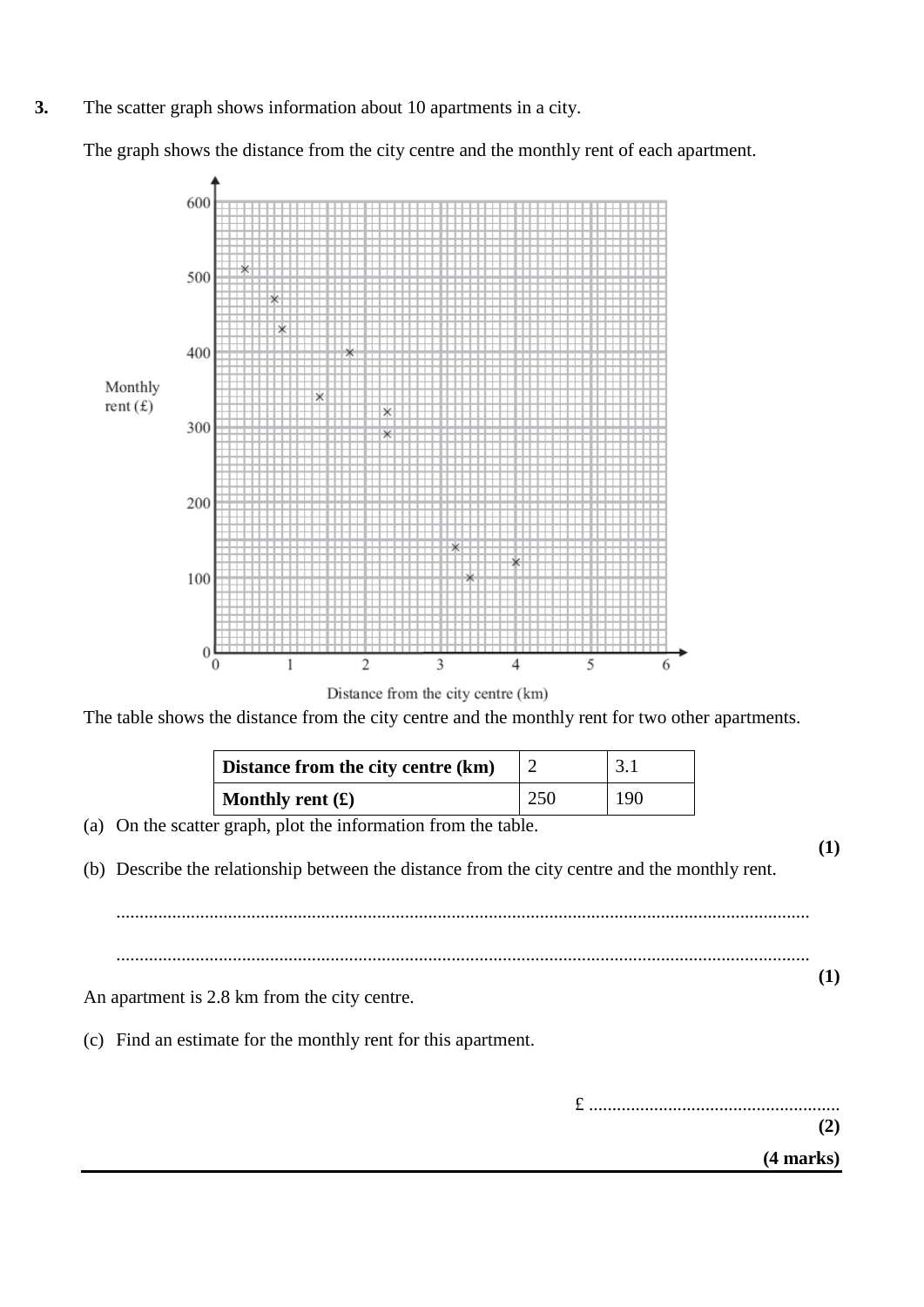**4.** The scatter graph shows information about the height and the weight for nine students.



The table shows the height and the weight for three more students.

| Height in cm |  |  |
|--------------|--|--|
| Weight in kg |  |  |

(a) On the scatter graph, plot the information from the table.

(b) What type of correlation does this scatter graph show?

....... **(1)**

**(1)**

(c) The weight of another student is 80 kg.

Estimate the height of this student.

.....................................cm **(2) (4 marks)** \_\_\_\_\_\_\_\_\_\_\_\_\_\_\_\_\_\_\_\_\_\_\_\_\_\_\_\_\_\_\_\_\_\_\_\_\_\_\_\_\_\_\_\_\_\_\_\_\_\_\_\_\_\_\_\_\_\_\_\_\_\_\_\_\_\_\_\_\_\_\_\_\_\_\_\_\_\_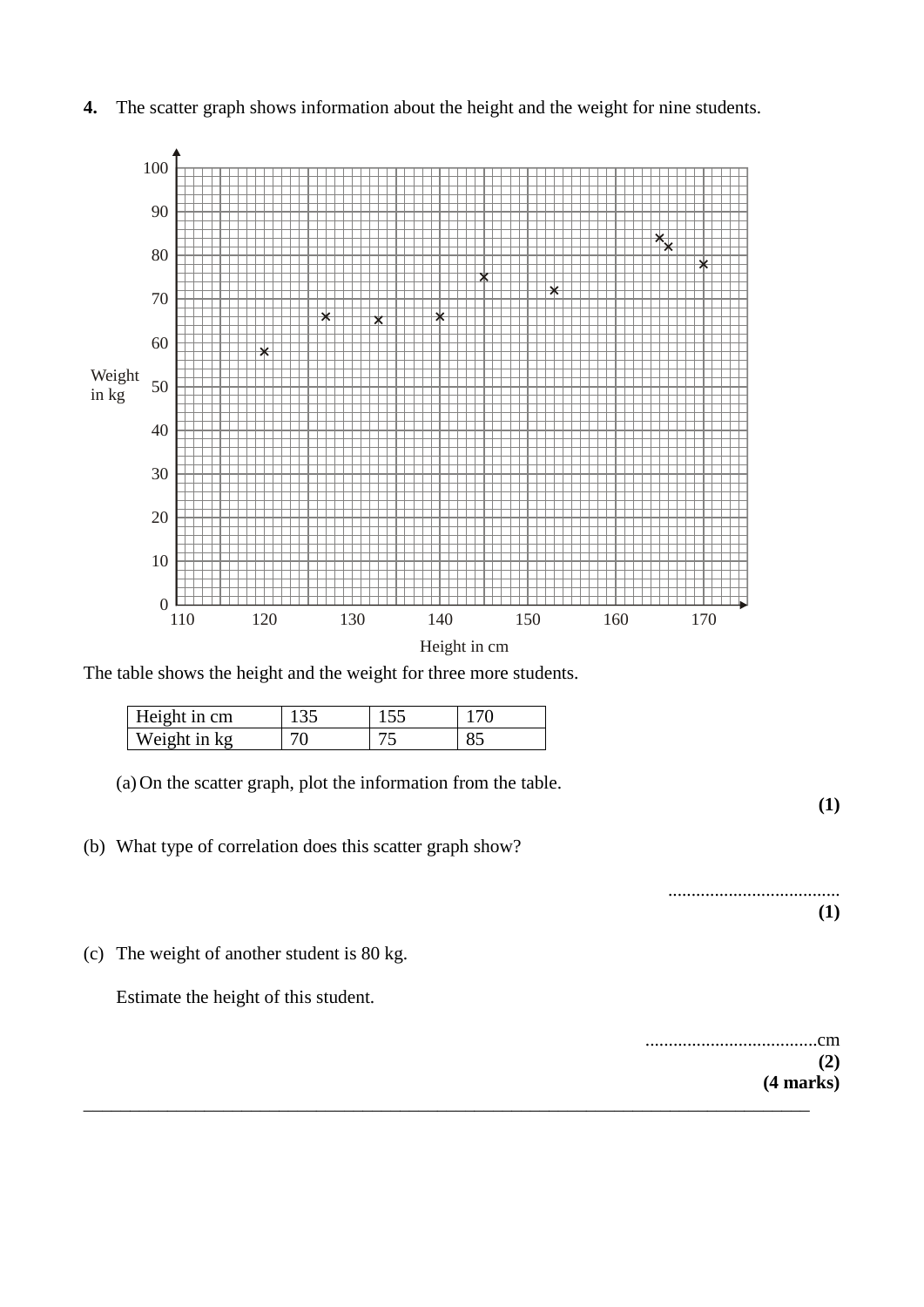**5.** On a particular day, a scientist recorded the air temperature at 8 different heights above sea level. The scatter diagram shows the air temperature, *y* °C, at each of these heights, *x* km, above sea level.



**Air temperature at different heights above sea level**

(a) Using the scatter diagram, write down the air temperature recorded at a height of 2.5 km above sea level.

> ................................. °C **(1)**

(b) Describe the correlation between the air temperature and the height above sea level.

........................................................ **(1)**

(c) Find an estimate of the height above sea level when the air temperature is 0 °C.

........................... km **(2) (4 marks)**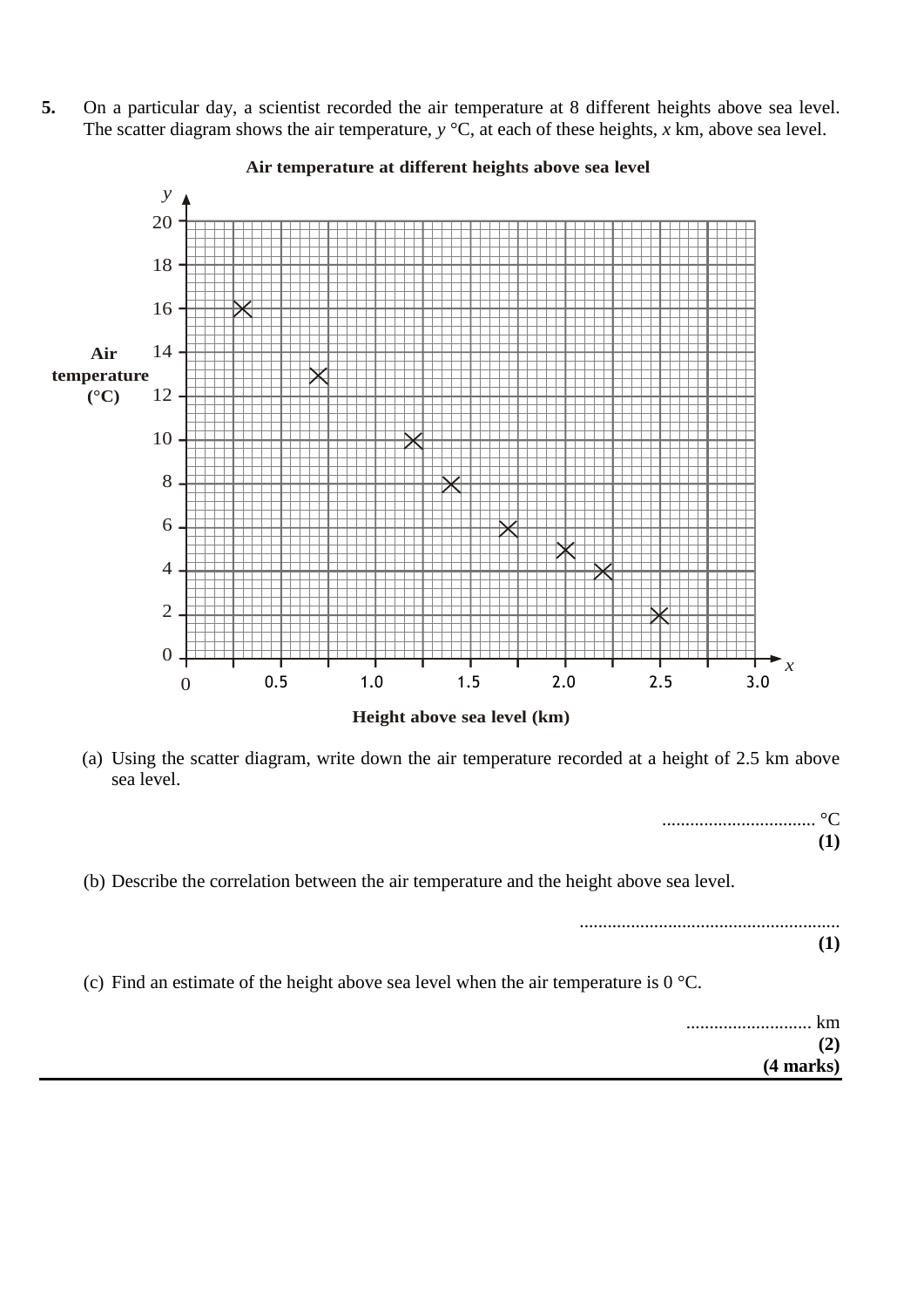**6.** Some students took a mathematics test and a science test. The scatter graph shows information about the test marks of eight students.



The table shows the test marks of four more students.

| Mark in mathematics test |  |  |
|--------------------------|--|--|
| Mark in science test     |  |  |

(a) On the scatter graph, plot the information from the table.

(b) Describe the correlation between the marks in the mathematics test and the marks in the science test.

> ………………………………………………….. **(1)**

Josef was absent for the mathematics test but his mark in the science test was 45

(c) Estimate Josef's mark in the mathematics test.

………………………….. **(2) (5 marks)** \_\_\_\_\_\_\_\_\_\_\_\_\_\_\_\_\_\_\_\_\_\_\_\_\_\_\_\_\_\_\_\_\_\_\_\_\_\_\_\_\_\_\_\_\_\_ \_\_\_\_\_\_\_\_\_\_\_\_\_\_\_\_\_\_\_\_\_\_\_\_\_\_\_\_

**(2)**